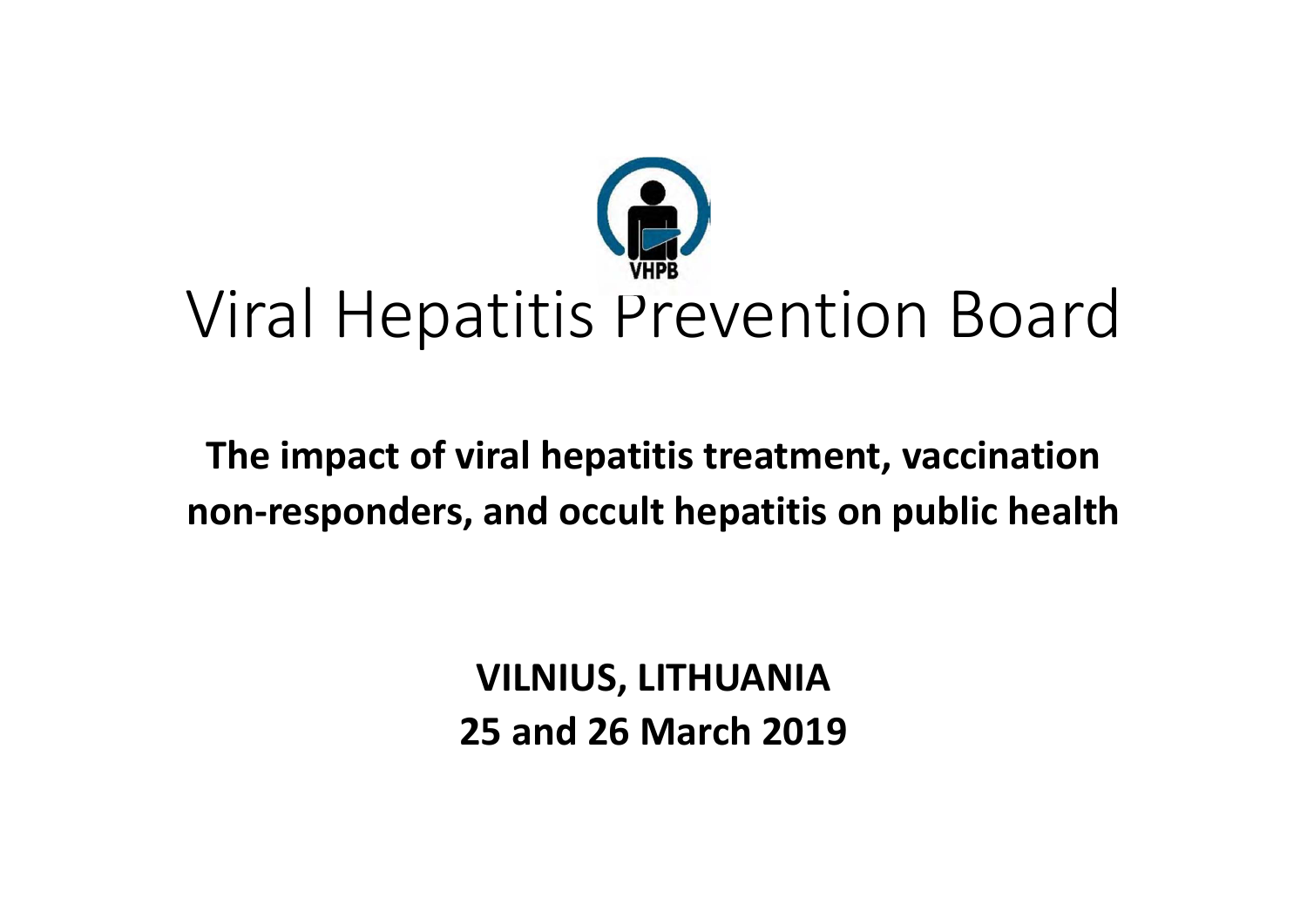# **Objectives**

- Hepatitis C obstacles to treatment: non‐responders, reinfection and relapse
	- Definition of treatment failure
	- Public health impact of treatment failure
- Hepatitis B vaccine non‐responders
	- Definition
	- Potential public health impact
	- Review guidelines
- Occult hepatitis B
	- Definition and incidence
	- Importance for vaccination programme effectiveness
	- Potential public health impact and review guidelines
- Overall: agree on guidance on how to deal with non‐response to vaccination and treatment in the context of elimination of hepatitis B and C viruses as global health threats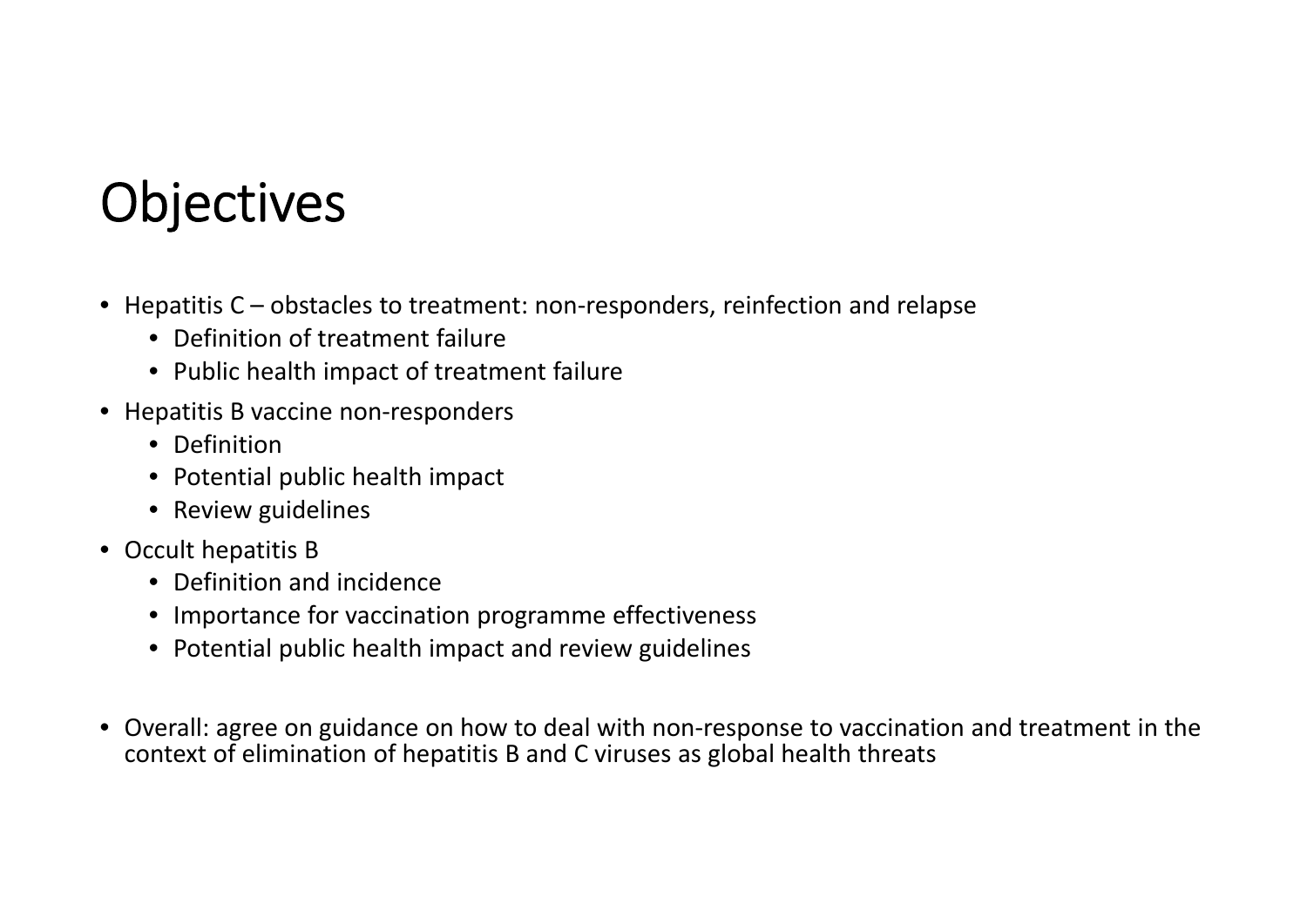### Terminology: need for clarification and definitions

- control/elimination/eradication elimination versus eradication
- reinfection, relapse, recurrence
- failure to treat/treatment failure
- failure to vaccinate/vaccine failure
- definition of protection after HBV vaccination (≥10 or ≥100 IU/L?)
- waning anti‐HBs titres after vaccination/loss of immune memory
- non‐adherence
- recent/former injection of drugs
- occult infection/latent infection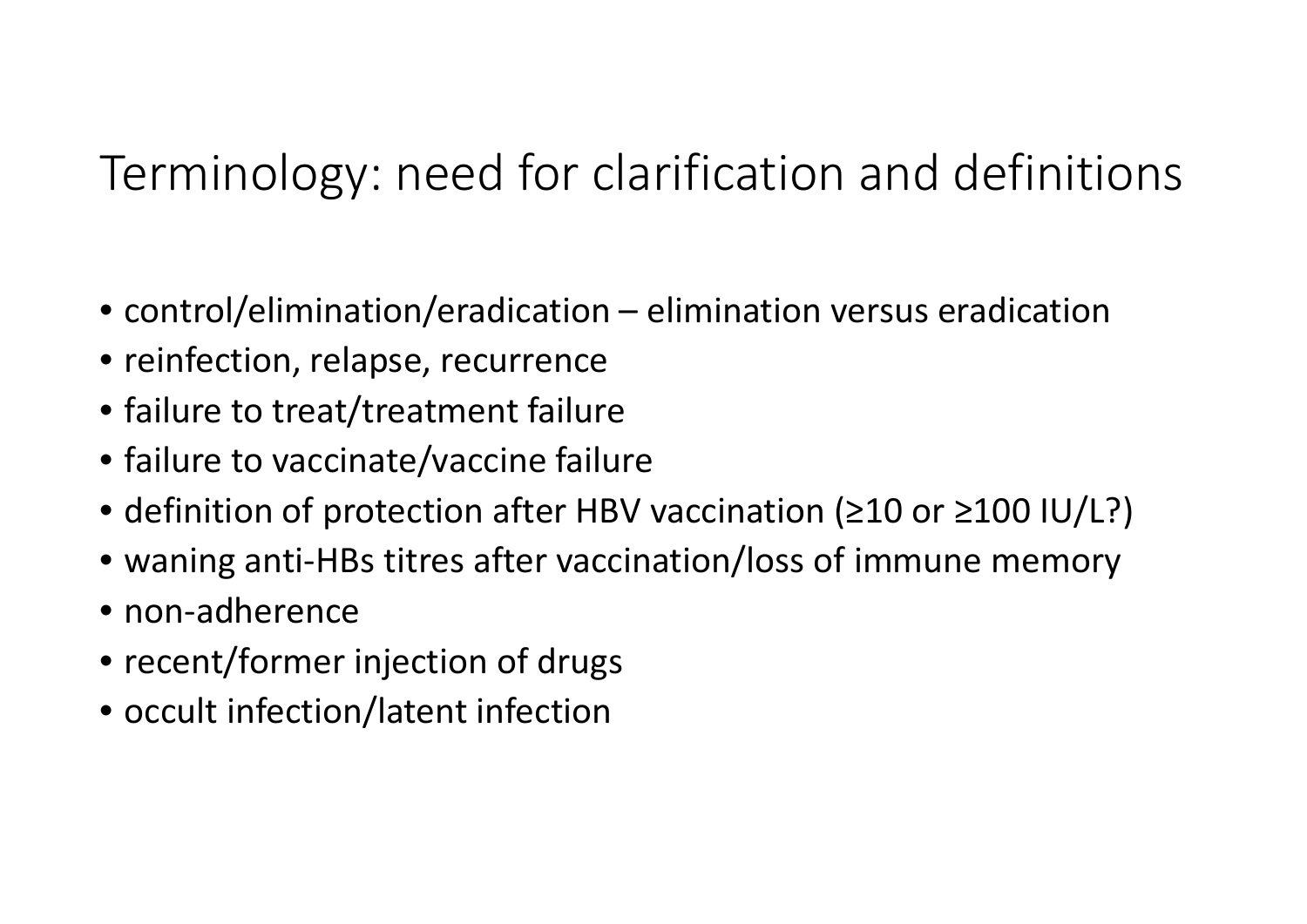### Context

- WHO has set elimination targets for HCV infections to be achieved by 2030, including 90% reductionreduction in incidence and 65% reduction in mortality; goals for hepatitis B include similar targets<br>for testing, treatment and mortality. 90% reduction in prevention of mother-to-child testing, treatment and mortality, 90% reduction in prevention of mother‐to‐child transmission, and complete blood and injection safety
- Hepatitis B and C meet the criteria for disease elimination, with benefits that outweigh costs, but HBV and HCV infections remain underdiagnosed and undertreated
- Elimination programmes are under way in many different countries
- $\bullet$ Great progress has been made globally in introducing HBV vaccine and reducing prevalence, complications and mortality rates among vaccinated cohorts; the main remaining challenge is to increase the coverage of the birth dose of HBV vaccine
- $\bullet$ ■ Introduction of direct-acting antivirals has made hepatitis C curable regardless of HCV genotype;<br>their availability is increasing and prices are falling: also, the price of diagnostics is now close to their availability is increasing and prices are falling; also, the price of diagnostics is now close to that of therapeutic agents in many countries
- $\bullet$ Research progress includes steps towards development of a vaccine against HCV infection and<br>advances towards candidate anti-cccHBV DNA agents, as well as review of older candidate HB towards candidate anti‐cccHBV DNA agents, as well as review of older candidate HBV vaccines, research on which has been abandoned.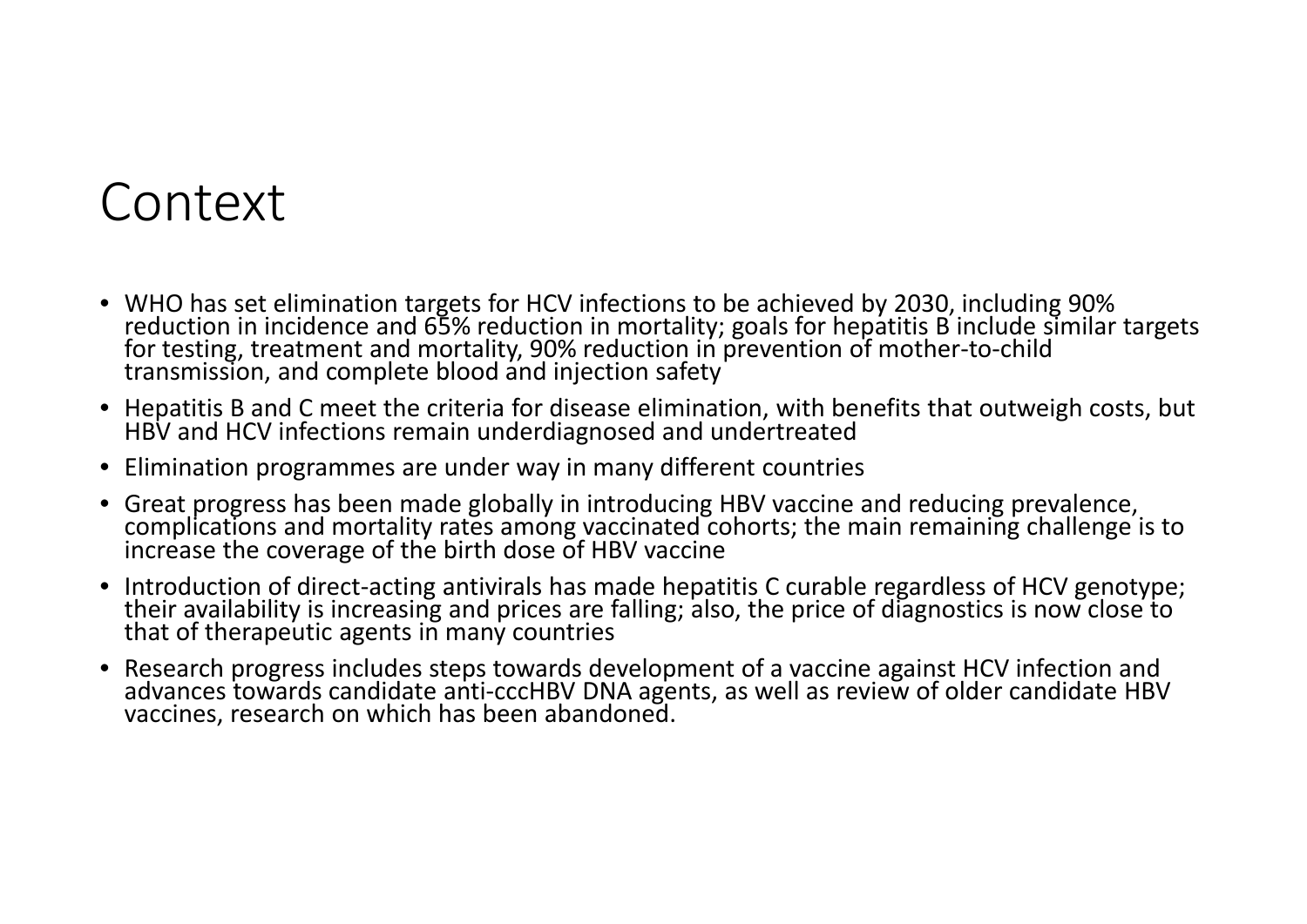## HCV treatment ‐ issues and needs

- Success factors for the introduction of HCV treatment programmes have been demonstrated in several countries: these factors include high‐level political support (as, e.g., in Egypt, Georgia and Scotland), sustained funding, and rapid administration of treatment after diagnosis (Egypt)
- As a large proportion of chronically infected people is not aware of their infection, screening and treatment of HCV need to be scaled up to population levels (with targeting of different subpopulations and groups), but barriers to screening and scale up remain: financial, practical and logistical
- Political support and commitment need to be generated, and then political will and funding need to be sustained
- Technical hubs, sources of support and information need to be created to facilitate the elimination of viral hepatitis (e.g. the Coalition for Global Hepatitis Elimination)
- Action is needed to redress the lack of national registries and of quality control of data in many countries
- Recurrence of HCV infection is rare but happens, owing to either relapse (viraemia with same genotype/strain) or reinfection (viraemia with new genotype/strain)
- $\bullet$ • Risk factors for infection with HCV are well established and understood, but reinfection remains a major challenge in some at‐risk populations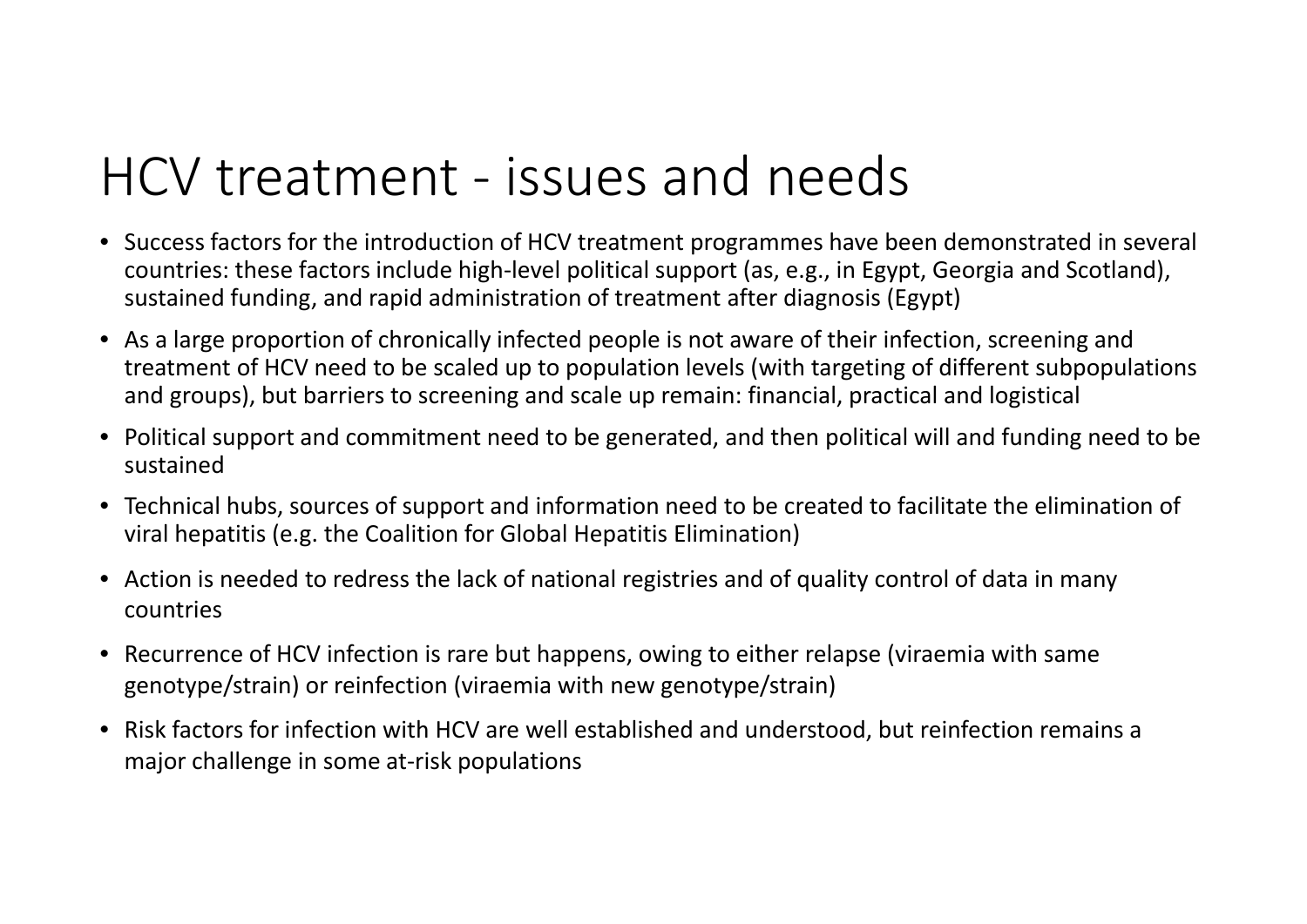## HCV treatment‐ issues and needs (continued)

- Progress has been made with introduction of pangenotypic direct‐acting antivirals agents; but changing characteristics are being noted of infected people being treated with DAAs
- Need to improve adherence to HCV treatment regimens
- Need to review policies that do not allow retreatment of HCV‐reinfected subjects
- Need to recognize and manage drug-drug interactions, including treatments for other comorbidities (e.g. especially tuberculosis) and alternative medications (phytotherapies)
- Better political and financial support needed relative to and for linkage with other public health programmes such as HIV/AIDS, malaria and tuberculosis

#### **Research needs**

- Evaluate harm reduction, including mental health counselling and opioid substitution therapy
- Improve treatment of coinfections HIV, HCV, HBV, tuberculosis
- Development of HCV vaccine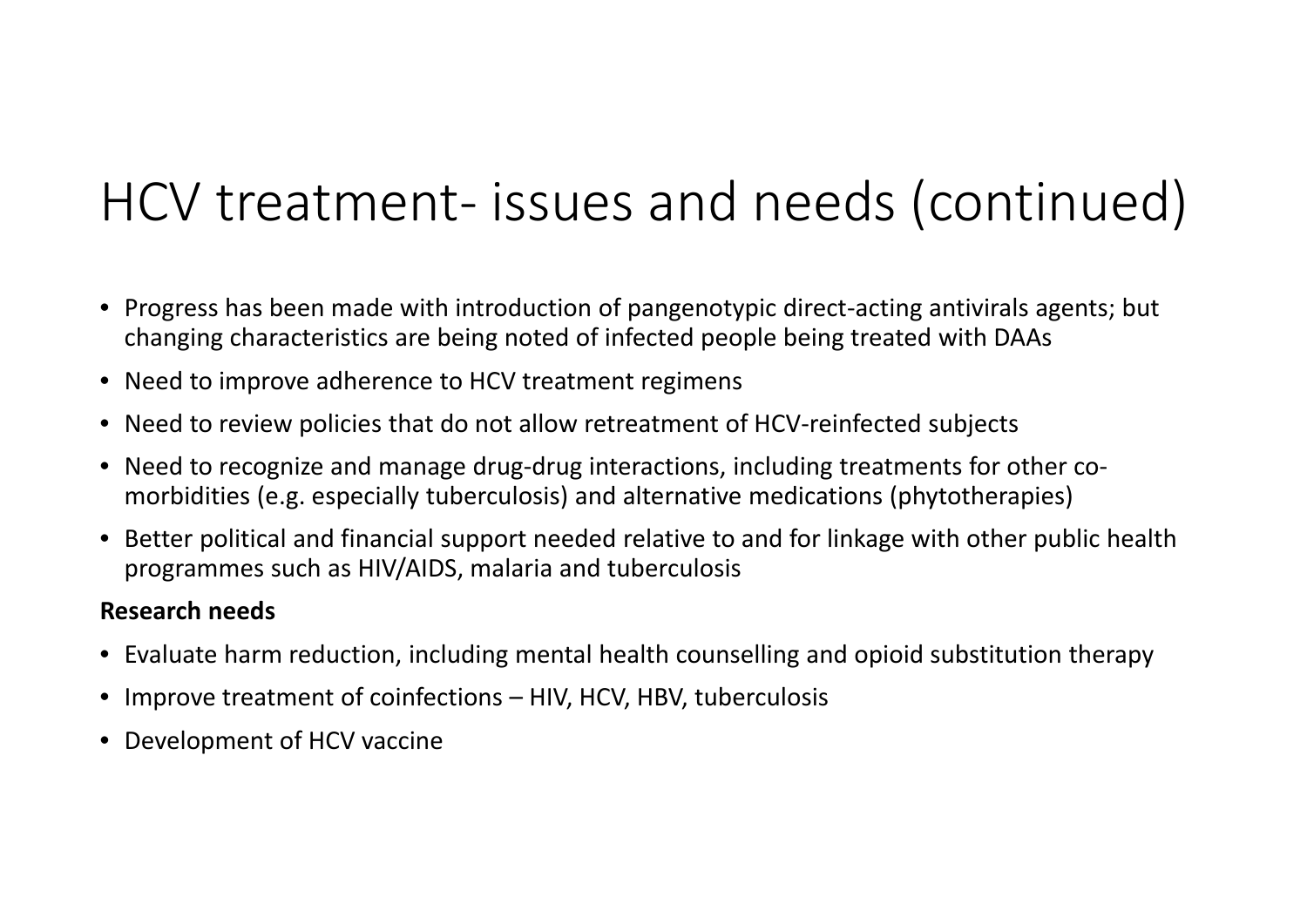#### Hepatitis C treatment relapses and non ‐responders – discussion group outcome

*Impact on public health and progress towards achievement of elimination goals for HBV and HCV*

- Effect of treatment relapses and non ‐responders is seen at different levels ‐ individual, community, policy ‐making but low or very low impact of relapse or non or non-response to treatment on public health in most countries, although<br>much inter- and intra-country variation (depending for instance on<br>epidemiology, genotype distribution, and health infrastructure)
- Case finding, access to care and primary prevention are priorities, with need to identify re ‐infections, especially in drivers of the epidemic such as PWIDs in countries where they constitute a large population
- Parallel epidemics in different subgroups need parallel strategies and actions
- In some low- and middle-income countries nosocomial HCV infections constitute a serious problem and are a major route of HCV transmission
- Greater progress towards elimination goals will follow improvements in Greater progress towards elimination goals will follow improvements in **out the rate of the standard of the enti**<br>The other areas, such as national planning, financing and implementation o other areas, such as national planning, financing and implementation of<br>health information systems to follow up the cascade of care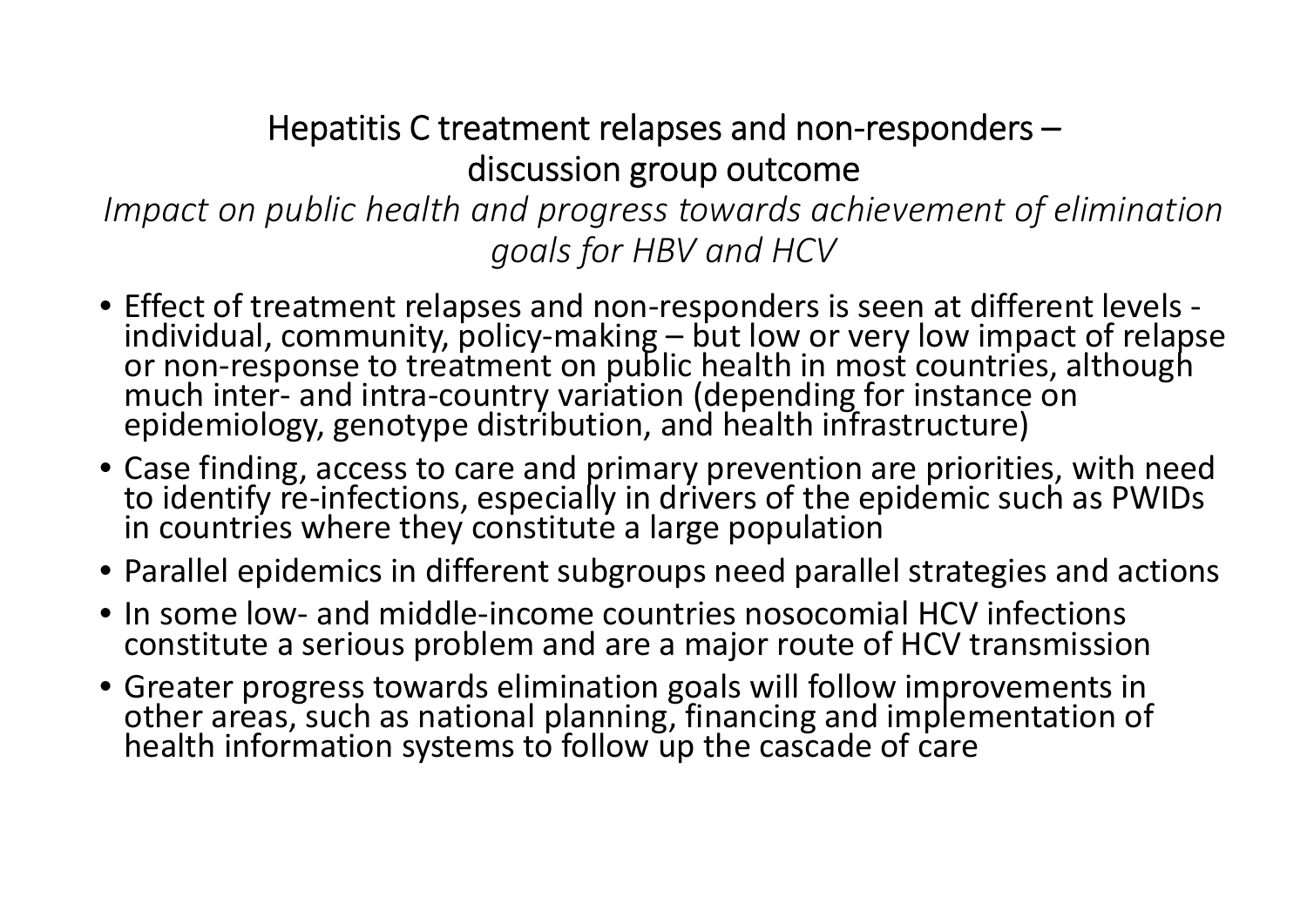#### Hepatitis C treatment relapses and non-responders – discussion group outcome:

*Is there a need to adapt or create need guidelines or recommendations?*

- Several WHO and international guidelines exist (from preparing national plans to HCV treatment); the problem is more one of their implementation at country level than creating new guidance
- Support could come in the form of resource mobilization, coordination, creation of knowledge hubs and networks, and generation and maintenance of the will to make national plans work
- Guidance may be needed for specific target groups (e.g. for screening every six months people on HIV pre‐exposure prophylaxis, and screening high‐ risk patients to detect reinfection after sustained viral response) and in the form of country‐specific guidelines that reflect the local context
- Areas such as education about harm reduction need further assessment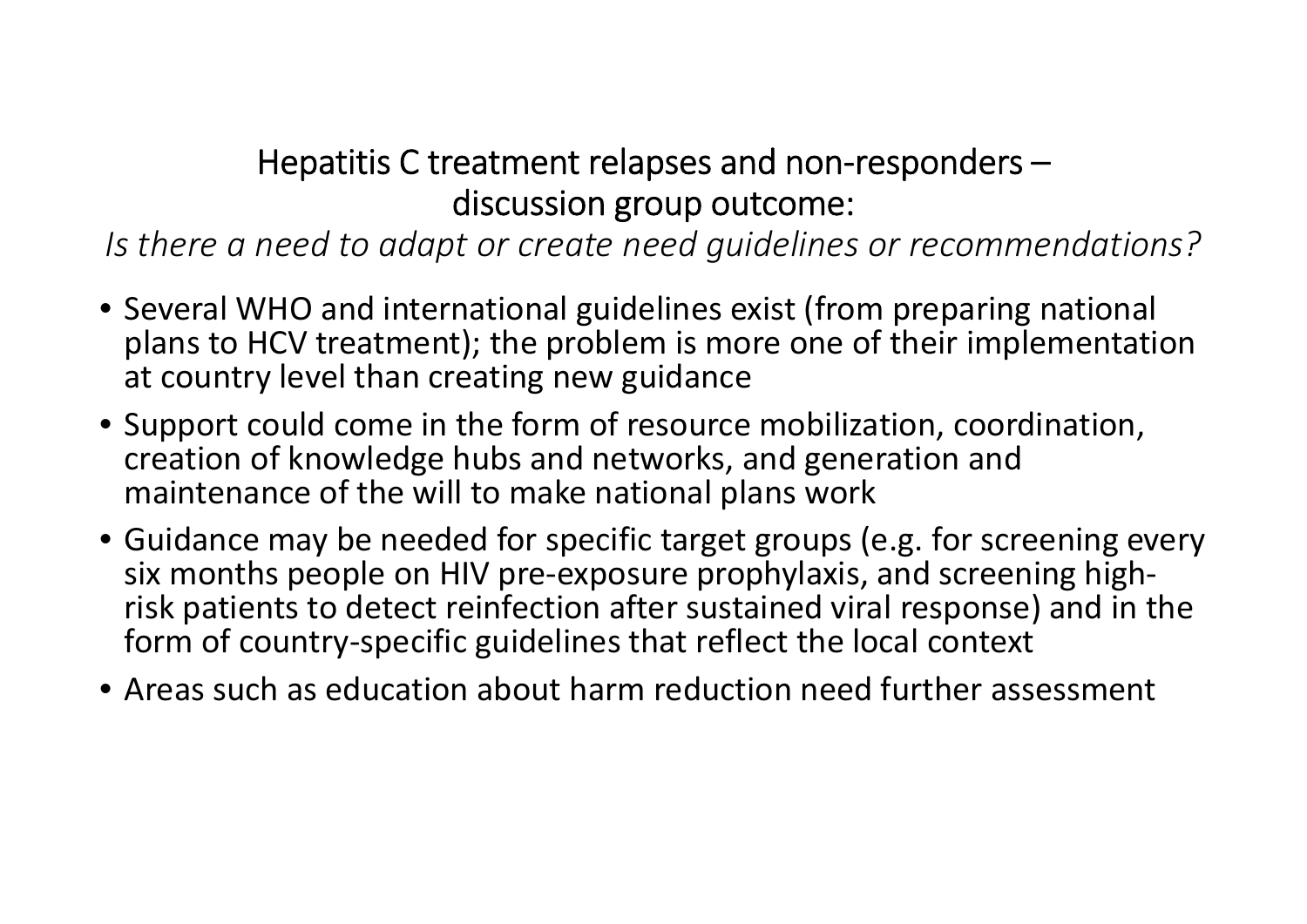#### Hepatitis C treatment relapses and non ‐responders – discussion group outcome *What role can VHPB play in this process?*

- VHPB is already contributing to national planning in countries in the European region through its annual country meetings; VHPB could consider further supporting countries in cooperation with partners such as WHO and patient groups
- VHPB could provide further support to patient associations for increasing awareness and conducting advocacy
- VHPB could foster local coalitions of stakeholders for social mobilization
- Specifically VHPB could identify for WHO gaps in knowledge and local expertise Specifically VHPB could identify for WHO gaps in knowledge and local expertise by collecting real ‐life data from different countries, and it can identify and facilitate ways to work towards the agreed elimination goals
- VHPB could draft a position paper on non ‐responses and reinfection, with agreed definitionsdefinitions and identification of gaps in knowledge, for publication in a major<br>journal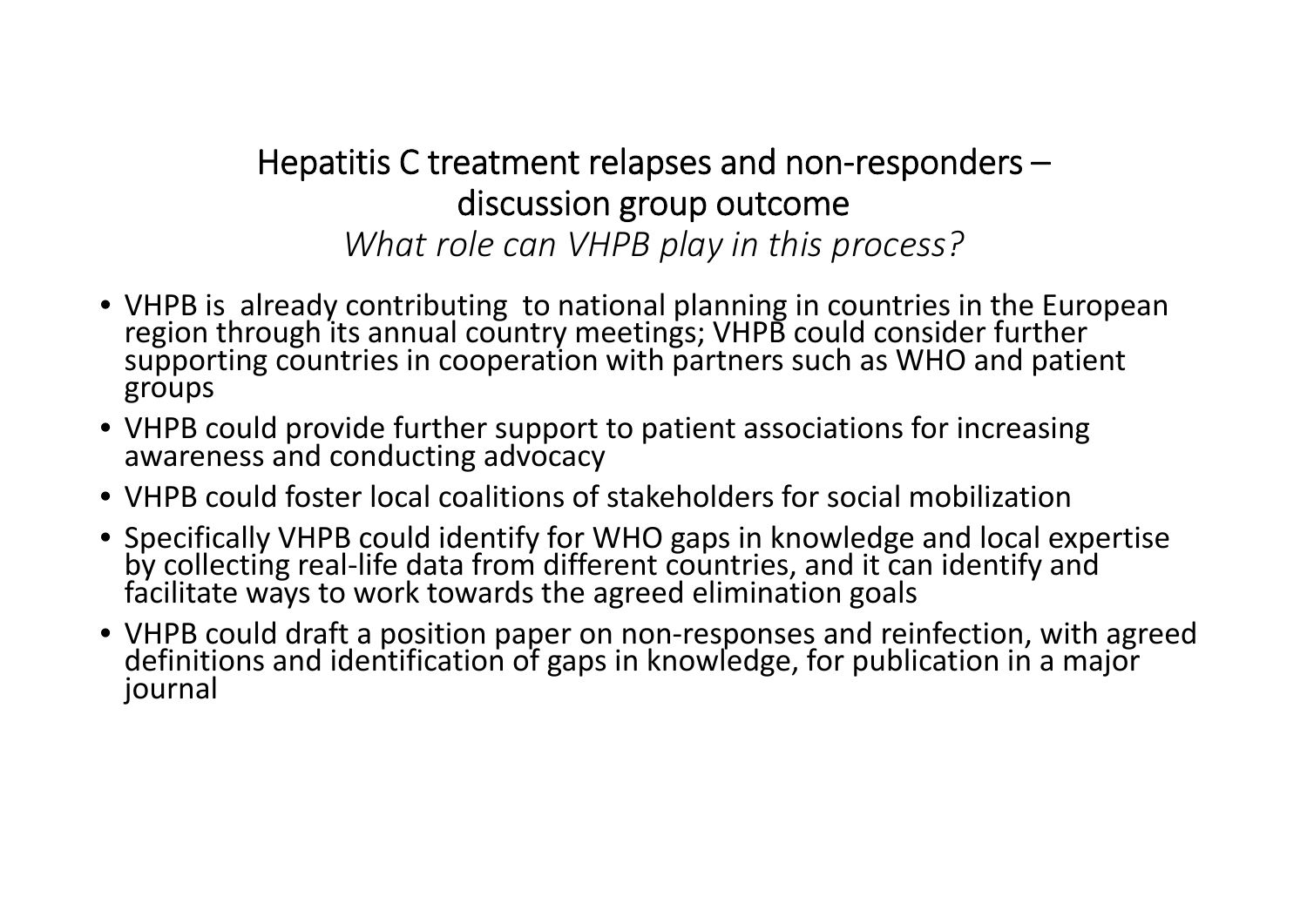## Hepatitis B vaccine ‐ low or non‐responders: findings and issues

- Current licensed second‐generation vaccines serve excellently for routine immunization purposes; eleven monovalent vaccines are prequalified by WHO
- $\bullet$  Low or non‐response to hepatitis B vaccination, however, occurs in about 5‐10% of vaccinees (with higher rates in older people) and asymptomatic infections are reported
- Undetected HBV in donated blood in regions with inadequate screening of blood products is <sup>a</sup> significant concern for transfusion medicine
- Several risk factors for non‐responsiveness have been identified including viral and host factors – i.e. age, sex, smoking, viral envelope mutations and co‐morbidities (especially renal failure, diabetes mellitus, obesity, and vitamin D deficiency)
- Breakthrough infections may occur in newborns to mothers with high viral load despite administration of HBIG and vaccine
- What is the definition of protection after HBV vaccination? still no clear answer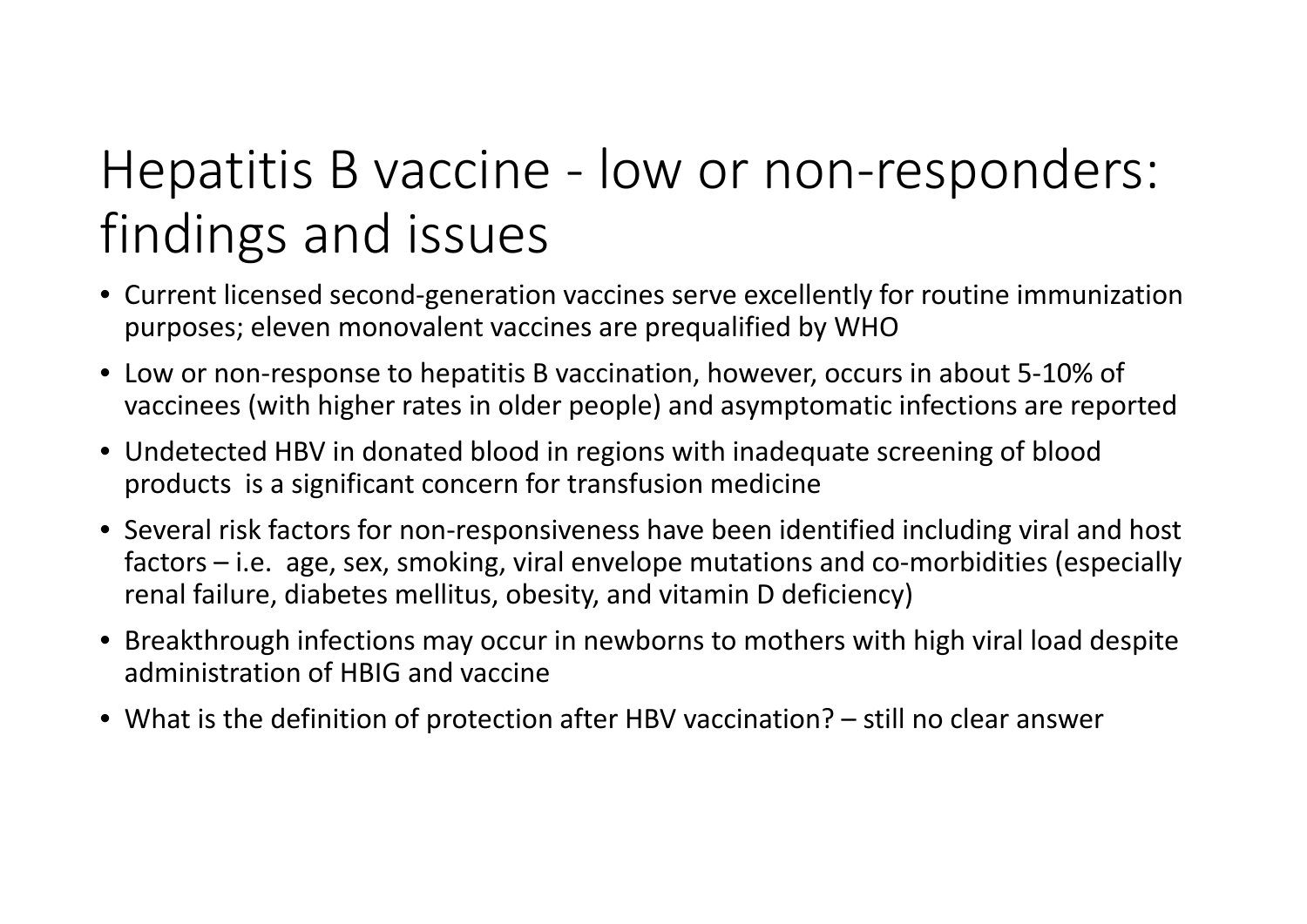## Hepatitis B vaccine ‐ low or non ‐responders: needs and future research

- No "new" vaccines for low or non-responders have been developed, but some previous<br>/candidates rejected on financial grounds are being reviewed; inclusion of pre-S<sub>1</sub>/pre-S<sub>2</sub> ‐ S candidates rejected on financial grounds are being reviewed; inclusion of pre-S,/pre-S,/S<br>antigen elements improves immunogenicity and protection but most such candidate vaccines are not licensed in the western hemisphere; their greater costs and restricted<br>licensure render them likely to be used in only specific circumstances (less "a luxury"<br>than a niche market for specific non-responder a niche market for specific non ‐responders)
- •• Revaccination of non- and low responders with Fendrix® (licenced in Europe for patients in renal failure but not registered for non ‐responders) or HBVaxPro ‐40® gave better seroconversion rates and higher titres, but with greater reactogenicity, than standard<br>alum-adiuvanted vaccines ‐adjuvanted vaccines
- Alternative vaccination strategies to improve immune response in low or non ‐responders include:include: alternative routes of administration (intradermal routes), different adjuvants,<br>addition of pre-S<sub>1</sub>/pre-S<sub>2</sub> antigens or higher doses of S antigen -S<sub>2</sub> antigens or higher doses of S antigen
- Available data suggest that pre-S<sub>1</sub>/pre ‐ S 2/S vaccines may be used to bypass non Available data suggest that pre-3<sub>1</sub>/pre-3<sub>2</sub>/3 vaccines may be used to bypass non-<br>responsiveness to conventional yeast-derived vaccines - (currently there is only one such vaccine available in a few countries)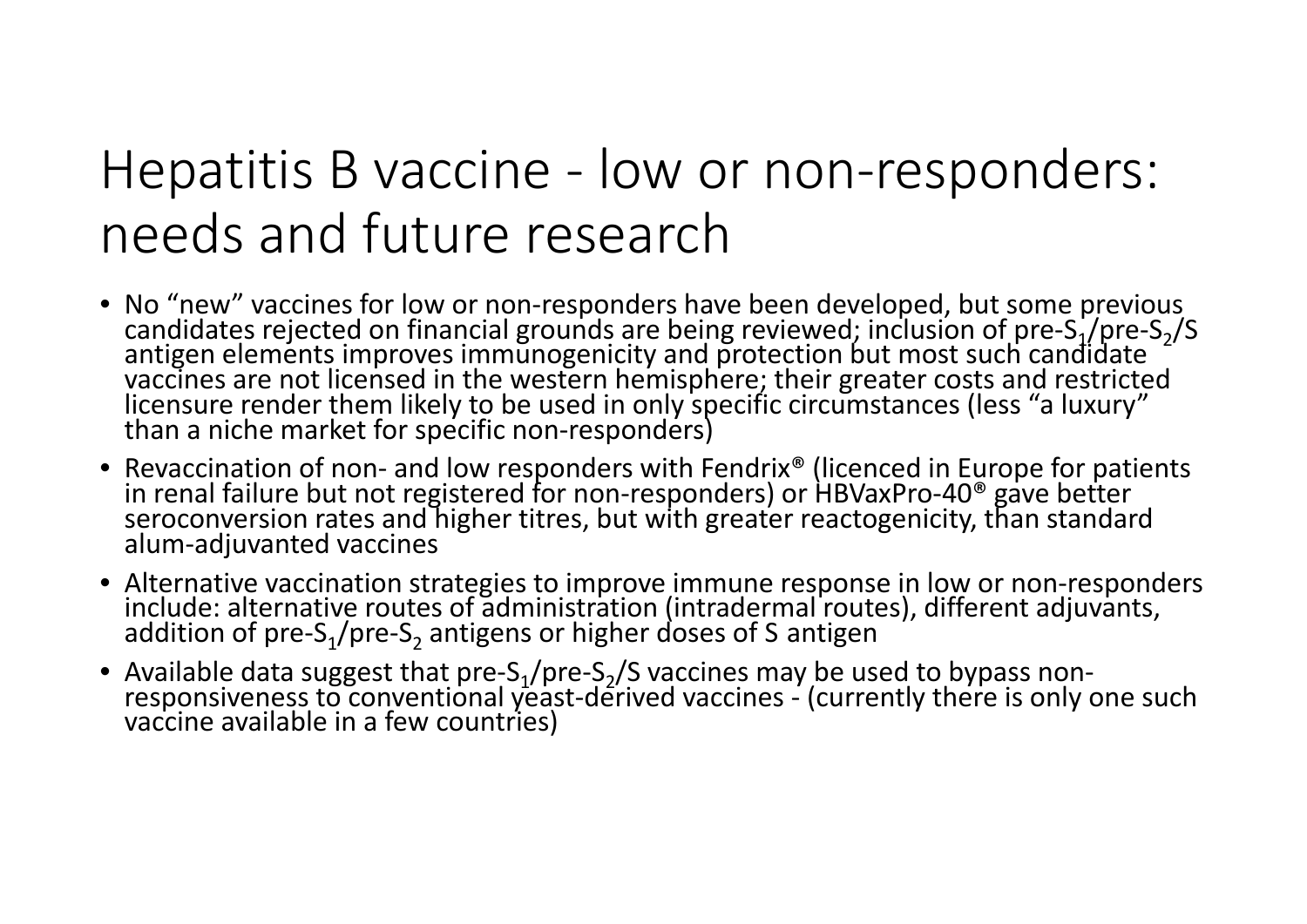## Hepatitis B vaccine ‐ low or non ‐responders: needs and future research (continued)

- Unmet need for protection of several high-risk populations of low or non-responders to<br>conventional hepatitis B vaccines from HIV-infected subjects to cancer patients conventional hepatitis B vaccines - from HIV-infected subjects to cancer patients<br>including those in oncohaematology units, transplant recipients, patients with coeliac<br>disease, renal disease, chronic non-HBV liver disease
- More research into immunological basis of response to hepatitis B vaccine, such as: examination of meaning of primary antibody titres for low or non ‐responders and loss of immune memory; better definition of neutralizing anti ‐HBs antibodies and other humoral mechanisms; variability of individual gene expression and role of granulocytes<br>and secretion of granulin and secretion of granulin
- Further development of new vaccines: Heplisav® (licensure approved by FDA, with a recommendation for post ‐marketing surveillance; two ‐dose regimen, with good seroconversion rates) and pre-S $_1$ /pre $\,$ ‐ S 2/S antigen vaccines (e.g. Sci ‐ B ‐Vac, licensed in Israel; very encouraging responses with improved immunogenicity)
- Further results of clinical trials in non Further results of clinical trials in non-responders are expected for new adjuvants, in<br>particular the toll-like receptors (e.g. TLR 9 in Heplisav® and the alum-based AS04)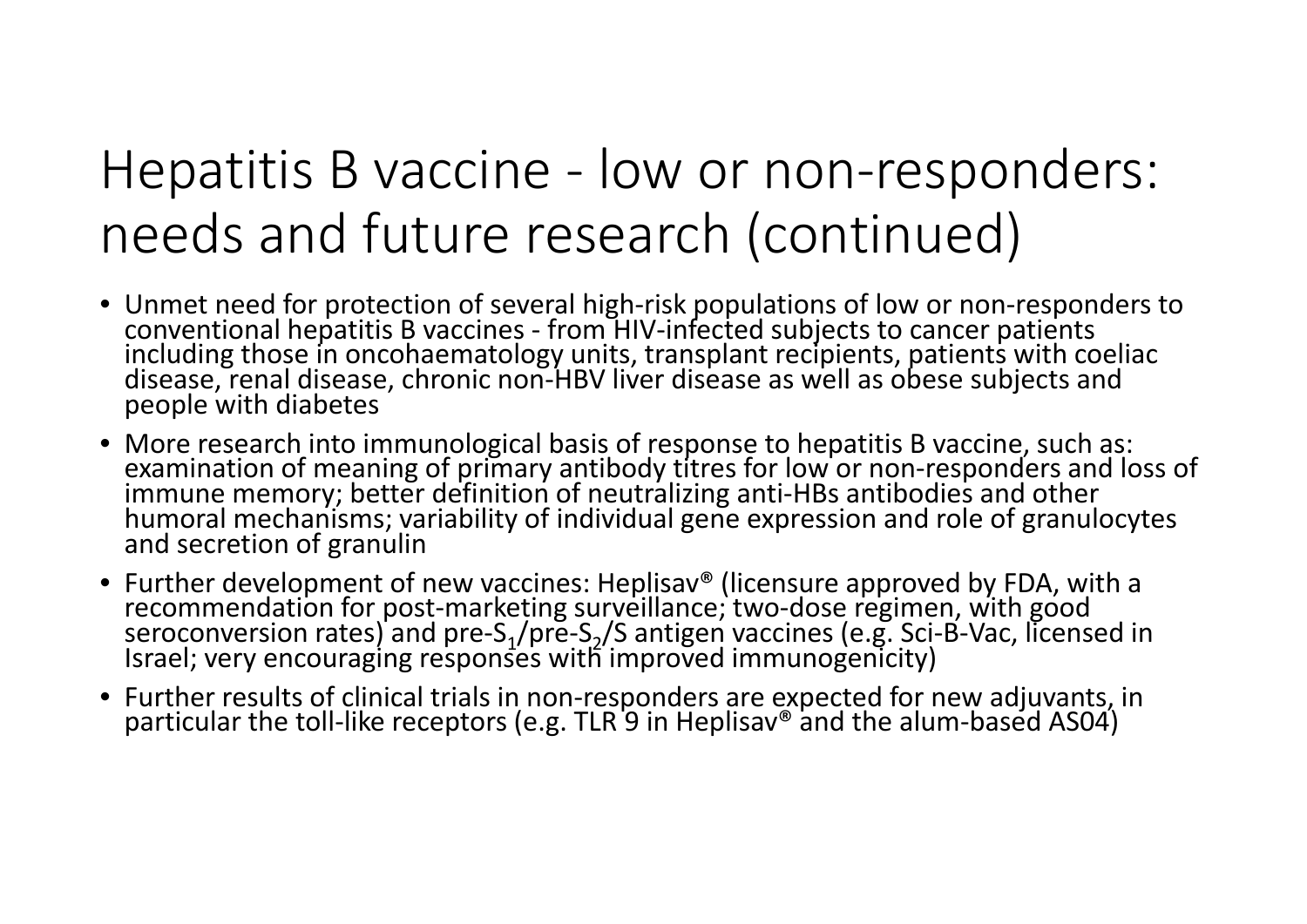Impact of low or non ‐responses to hepatitis B vaccines on public health and achievement of elimination goals – outcome of discussion groups

- All three groups agreed that the issue of non ‐responders does not have a significant impact on public health nor is it a threat to the elimination of HBV<br>provided that vaccination is performed correctly with quality-controlled vaccines (even though rates of non-response are not monitored systematically (for<br>example cancer patients)
- Most persons effectively respond to vaccination, and those at risk for non ‐ response are well delineated and for them treatment guidelines exist; non ‐ response is not a threat to attaining elimination targets
- One issue is persons vaccinated as infants now entering health care occupations; accept their vaccination records as proof of protection or revaccinate? General agreement for vaccination, particularly of those people conducting exposure ‐ prone procedures.
- One group with poor vaccine response is older adults outbreaks of hepatitis B<br>among persons in residential living facilities the new Heplisav® or other more immunogenic PreS/S vaccines may have a role in this niche market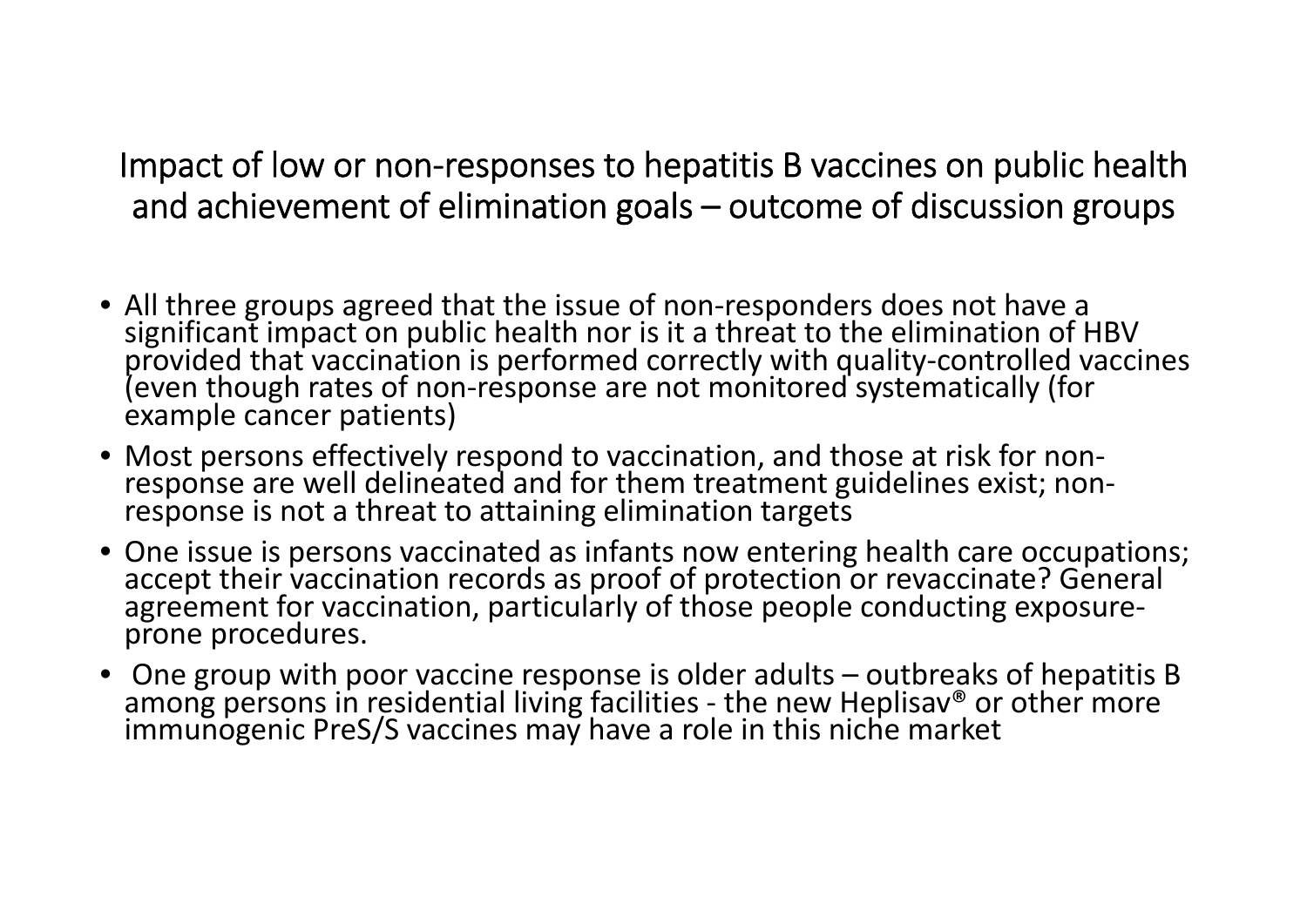#### Impact of low or non‐responses to hepatitis B vaccines on public health and achievement of elimination goals – outcome of discussion groups (continued)

*Is there a need for an update of guidelines or recommendations?*

- Current policies address sufficiently the issues of key populations and management
- Nevertheless, it could be useful to draft recommendations on management of non‐responders, covering, for example, monitoring of progress towards elimination goals and seroprevalence studies (including use of dried blood spot testing) seeking inter alia more information on immune memory and protection

#### *What role can VHPB and other stakeholders play in this process?*

- VHPB should review whether WHO's recommendations are sufficient, and, if needed, adapt them and work with other stakeholders to promote them
- VHPB could provide educational materials based on policies to help HCWs to manage non‐responders (for both testing and vaccination schedules)
- VHPB can also help in disseminating tools developed by others, such as the infographics on patient management developed in Canada (British Columbia Centre for Disease Control) and/or developing new versions
- •● One group suggested that VHPB convene a one-day technical meeting on measures to bypass nonresponsiveness and to evaluate alternative options and new vaccine developments.
- VHPB could stimulate the generation of more data on the risks for non‐responders and on outcomes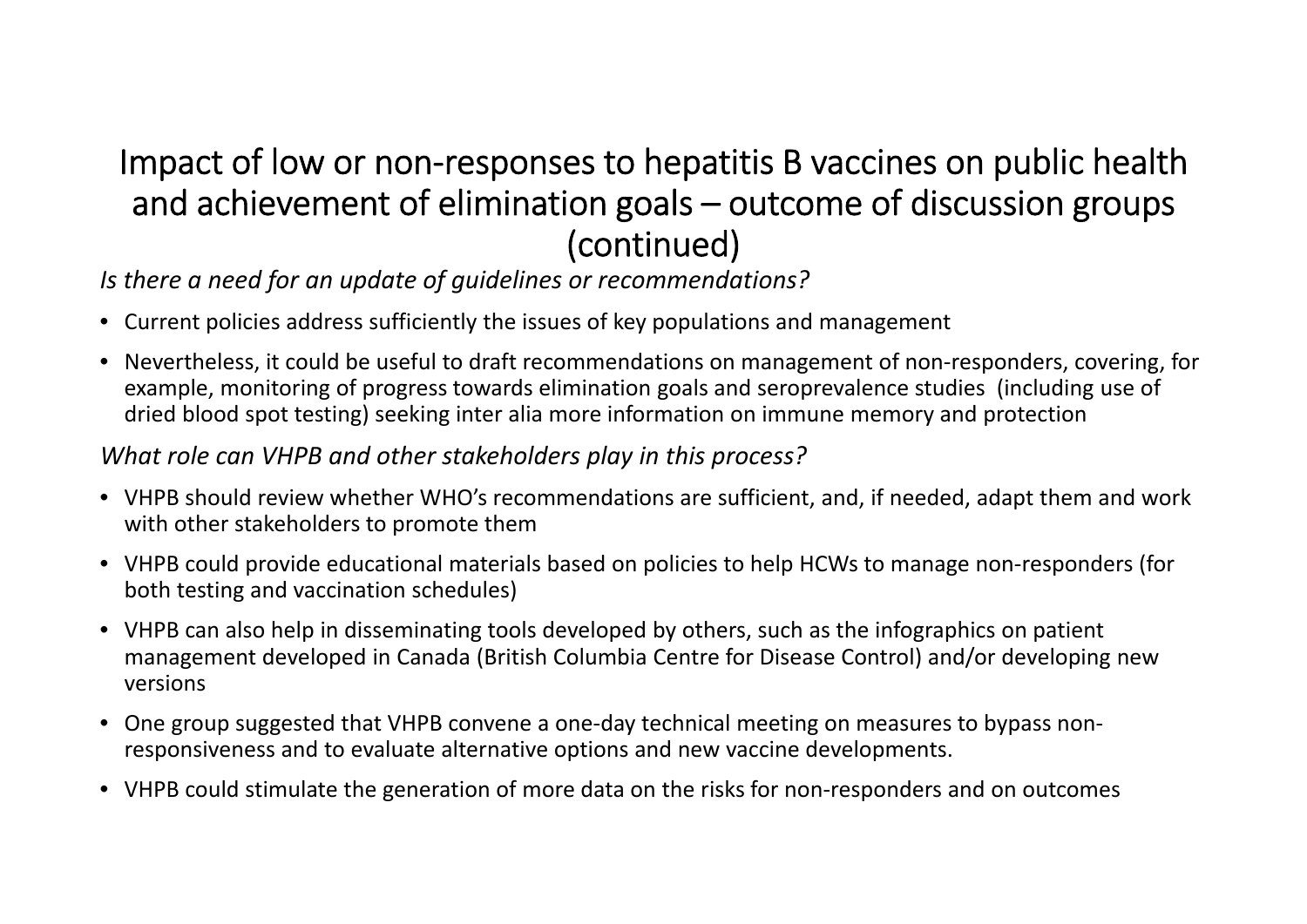## Occult hepatitis B

- Advances have been made in understanding the molecular and immunological mechanisms of occult HBV infection, including identification of previously unknown exit routes for HBV antigens from hepatocytes
- The recently published Taormina consensus statement on occult HBV infection defines the condition and sets out clinical implications: HBV can be transmitted and infection can be reactivated (in both cases leading to typical hepatitis B) and contribute to progression to cirrhosis and promote HCC development – but results<br>show wide discrepancies, perhaps resulting from use of different diagnostic techniques wide discrepancies, perhaps resulting from use of different diagnostic techniques
- The definition of occult hepatitis agreed at the Taormina meeting is: *The presence of replication competent* HBV DNA (i.e. episomal HBV covalently closed circular DNA [cccDNA]) in the liver and/or HBV DNA in blood of *persons testing negative for hepatitis B surface antigen (HBsAg) by currently available assays*.
- This definition implies that HBV‐infected subjects who did not seroconvert to anti‐HBs, became anti‐HBc positive but lost detectable HBsAg can still be potential carriers of HBV; moreover, occult HBV may still be present in nuclei of hepatocytes even in anti-HBc+/anti-HBs+ subjects who recover from HBV infection
- •Diagnosis: The gold standard is detection of circulating HBV DNA by PCR techniques - probes should cover at t three different genomic regions with primers to detect replication‐competent HBV DNA; anti‐HBc blood tests can be used as <sup>a</sup> surrogate marker
- •Several challenges need to be overcome, including detection of low HBV DNA levels, variations and reproducibility in HBV DNA concentrations over time, the need for repeated tests, and the lack of reliable surrogates for HBV DNA (resulting in underestimation of prevalence rates); novel or improved tests are being developed (to detect linearized HBsAg and HB core-related antigen)
- Patients at risk for occult HBV infection should require periodic monitoring of alanine aminotransferase activities and HBV DNA concentrations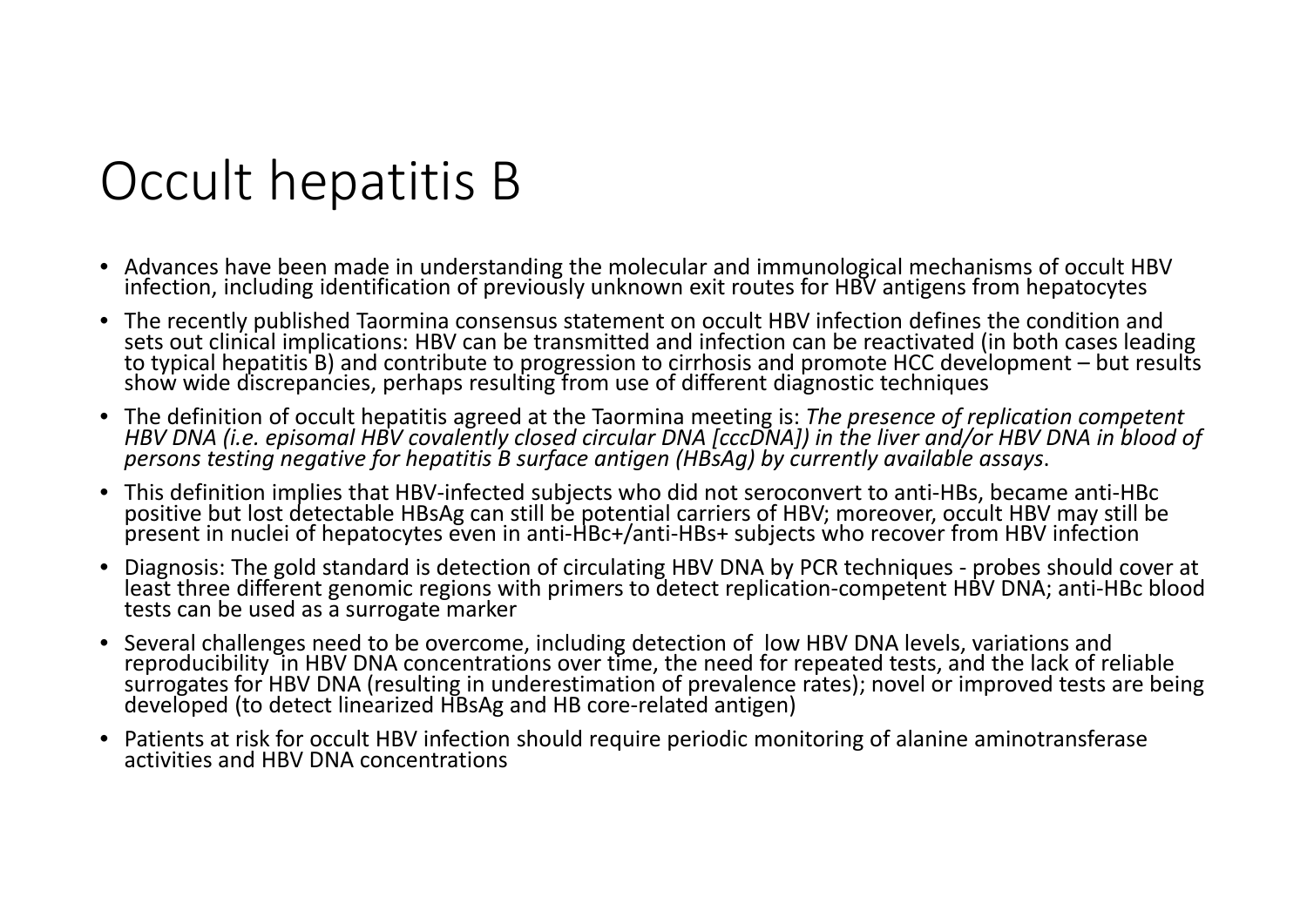# Occult hepatitis B (continued)

- Despite major advances in securing the safety of blood products, occult HBV infection remains <sup>a</sup> risk for transfusion‐transmitted infections in regions where blood products are only tested for HBsAg (i.e. in donations positive only for anti‐HBc; estimated infectious dose is 16‐160 HBV virions)
- Protection against occult HBV infection presents an important challenge for blood bankers: the risk of occult HBV depends on several factors, including variable epidemiology, quality and cost of diagnostic tests, design of screening strategies, and the outcome of debates about how to reduce costs of blood testing while ensuring blood safety; it raises also issues about what message to give to blood donors about potential infection

#### **Research required and open questions:**

- Development of new antiviral agents which can either eliminate cccHBV‐DNA or enhance the immune response to HBV
- Epidemiological and clinical research; better surveillance and detection of HBV mutants
- Immune response to HBV in occult infection, immune control mechanisms and possible pathogenic consequences (fibrosis, cirrhosis and HCC)
- Research on other controls of gene expression than traditional immune responses. i.e. transcriptional and post‐translational responses, including autophagy resulting from ER stress and HBV protein X activity, and pathogenetic role of different HBV mutants and defective HBsAg
- Need new methods to distinguish between HBsAg produced by integrated HBV DNA in liver cells and free circulating HBsAg in plasma or serum, and more sensitive, standardized assays for the detection of HBV DNA in hepatocytes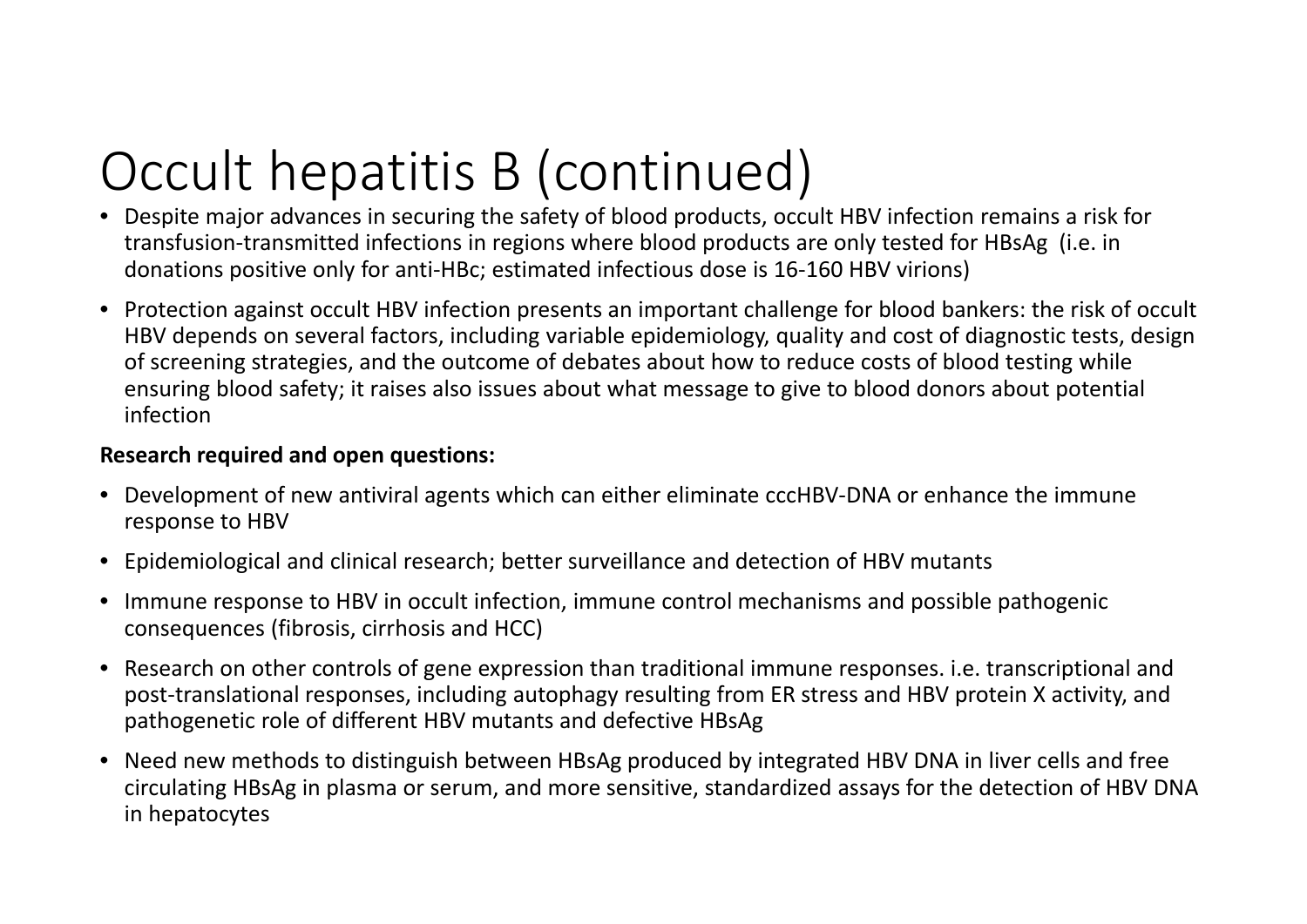#### Occult hepatitis B – output of discussion groups *Impact on public health and progress towards achievement of elimination goals for HBV*

- The meeting did not identify compelling evidence to support the contention that occult HBV<br>infection will have an effect on **public health and elimination goals** will have an effect on **public health and elimination goals**
- The groups agreed that, in view of the risk of HBV reactivation, occult HBV infection deserves greater attention from various disciplines including oncologists, haematologists, internists and s disease experts
- One of the hurdles in diagnosing occult HBV or HBV reactivation is poor access to HBV DNA testing and prolonged intervals until blood test results are obtained in many countries
- $\bullet$ In many regions epidemiological data on prevalence of HBV have been generated decades ago<br>and impact of vaccination is not always monitored. The groups called for more research on incidence, morbidity and mortality of HBV infection, and on determination of residual risk for blood transfusion
- • Diagnostics: the groups called for better methods of detection and promotion of optimal blood transfusion approaches to ensure safety for recipients; and stressed the importance of regulatory aspects of blood transfusion, which vary widely between countries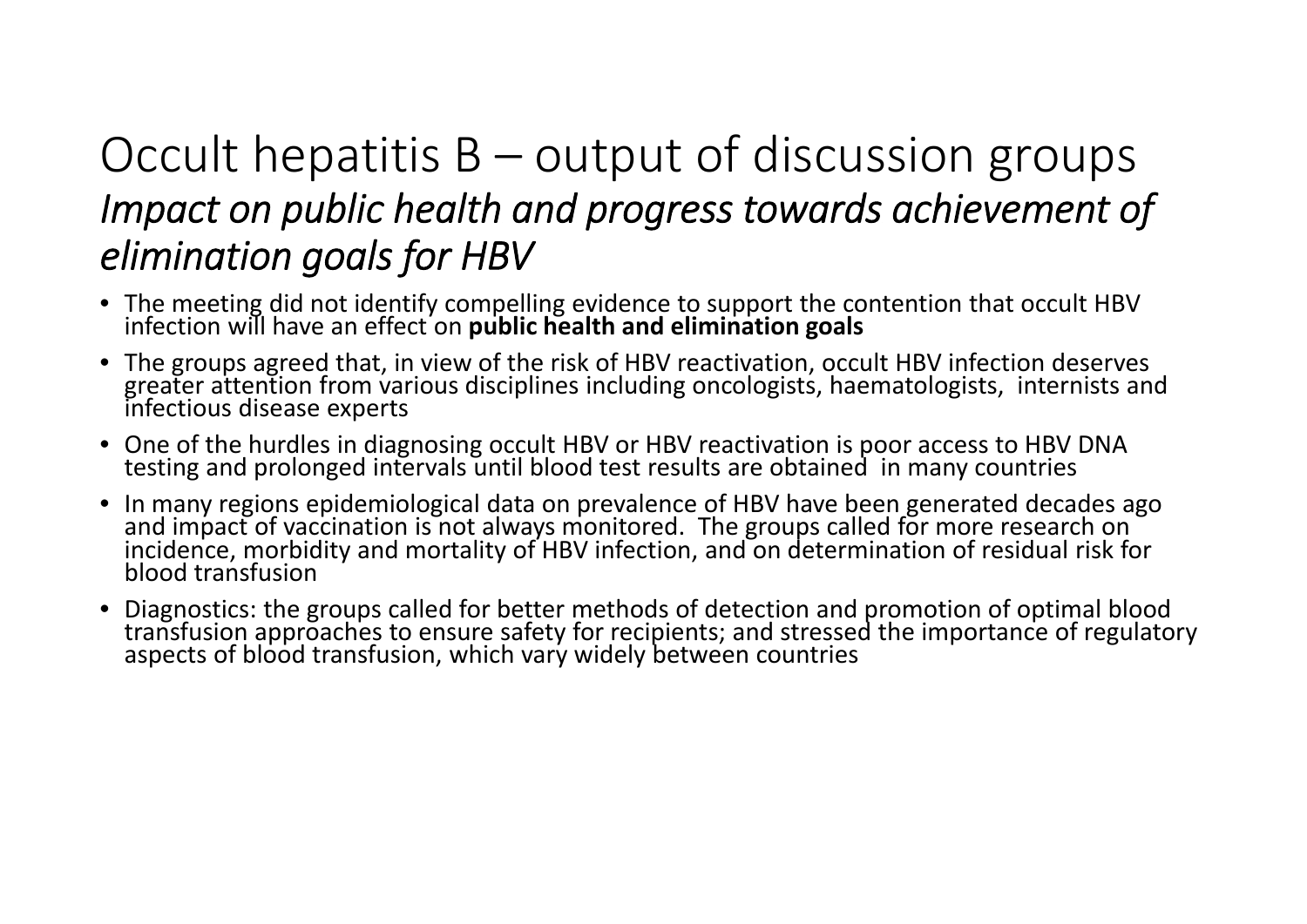# Occult hepatitis B – output of discussion groups (continued)

#### *Recommendations and guidelines*

- Broad endorsement and dissemination of the Taormino statement and guidelines are needed
- Overall, no need for changes to or additional guidelines, but there might be <sup>a</sup> need to revise current guidelines on blood testing and screening, in relation to local/national prevalence and for <sup>a</sup> possible revision of guidelines for transfusion
- Vaccination of subjects in advance of transplantation and/or immunosuppressive interventions was recommended
- Better risk assessment is needed, with <sup>a</sup> modelling study that includes costs
- Further studies are recommended to determine the prevalence of occult HBV infection in the general population (with establishment of denominators), as well as morbidity and mortality rates

#### *Role of VHPB*

- A major action for VHPB will be to endorse the Taormina statement and guidelines
- VHPB could produce <sup>a</sup> report on the issues, including relevance for blood transfusion and stressing the importance for and role of regulatory authorities
- VHPB could advocate and support risk assessment in general population